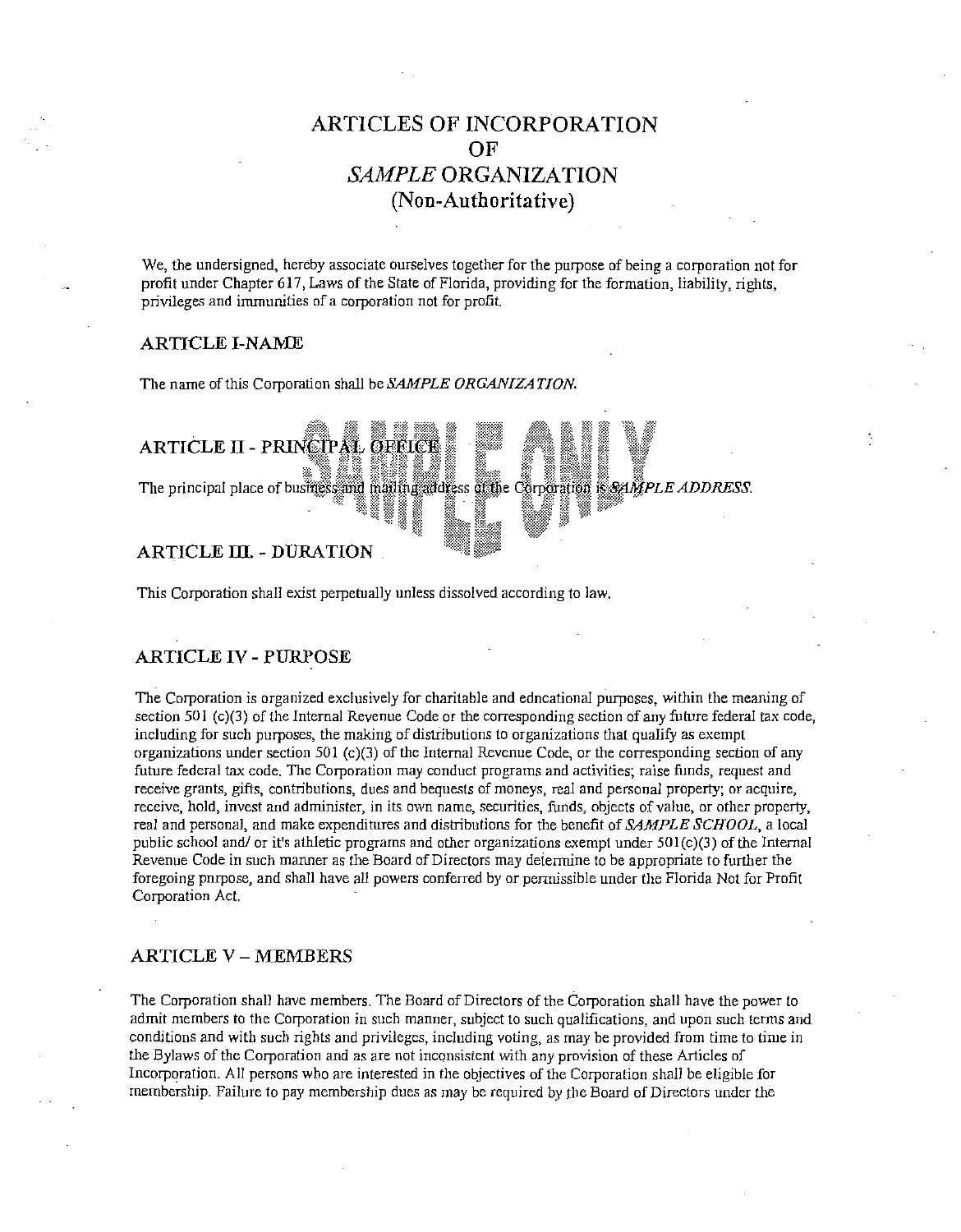Bylaws shall be sufficient cause for termination of membership with a hearing. The Corporation shall provide for equal membership to all persons regardless of race, color, religion, sex, age or natural origin.

# **ARTICLE VI - I'ROHIBITED ACTIVITIES**

No part of the net earnings of the Corporation shall inure to the.benefit of or be distributable to its directors, officers, or other private persons, except that the Corporation shall be authorized and empowered to pay reasonable compensation for services rendered and to make payments and distributions in furtherance of the purposes set forth in Article IV hereof. No substantial part of the activities of the Corporation shall be the carrying on of propaganda, or otherwise attempting to influence legislation, and the Corporation shall · not participate in, or intervene in (including the publishing or distribution of statements) any polftical campaign on behalf of any candidate for public office. Notwithstanding any other provision of these articles, the Corporation shall not carry on any other activities not permitted to be carried on by (a) a corporation exempt from Federal Income Tax under Section 50I(c)(3) of the Internal Revenue Code of 1986 (or corresponding provision of any future United States Internal Revenue Law) or (b) a corporation, contributions to which are deductible under Section I 70(c)(2) of the Internal Revenue Code of 1986 (of the corresponding provision of any future United States Internal Revenue Law).

# **ARTICLE VII - DISPOSITION OF ASSETS UPON DISSOLUTION**

Upon the dissolution of the Corporation, the Board of Directors shall pay or make provision for the payment of all of the liabilities of the Corporation exclusively for the purposes of the. Corporation in such manner, or to such organization or organizations organized and operated exclusively for charitable and educational purposes as shall at the time qualify as an exempt organization under Section  $501(c)(3)$  of the Internal Revenue Code of 1986 (or the corresponding provision of any future United States Internal Revenue Law), as the Board of Directors shall determine. Any of such assets not so disposed of shall be disposed of by the Court of General Sessions of Florida exclusively for such purposes or to such **organization or organizations as said Court shall determine, which are organized and operated exclusively**  for such purposes.

#### **ARTICLE VIII - INITIAL REGISTERED OFFICE AND AGENT**

The street address of the initial registered office of this Corporation is *SAMPLE ADDRESS*, and the name of the initial registered agent of this Corporation at that address is *SAMPLE A GENT.* 

# **ARTICLE IX -BOARD OF DIRECTORS**

The Corporation shall have a Board of Directors that will govern all activities of the *SAMPLE ORGANIZATION* as specified in the By-Laws. The By- Laws shall also provide for their duties, functions and manner of election. The Board of Directors shall manage the affairs of the Corporation. The names and street addresses of the members of the first Board of Directors and Officers, all of who shall hold office until their successors are duly elected and qualified, are as follows:

*LIST BOARD OF DIRECTORS* 

#### **ARTICLE X-AMENDMENTS**

The Board of Directors may amend these Articles of Incorporation from time to time at any meeting by two-thirds (2/3) vote of the members of the Corporation present and voting at any meeting called for that purpose, provided that notice as described in the Bylaws has been given to all members of the character of **the proposed amendment, or amendments, to be voted upon.**